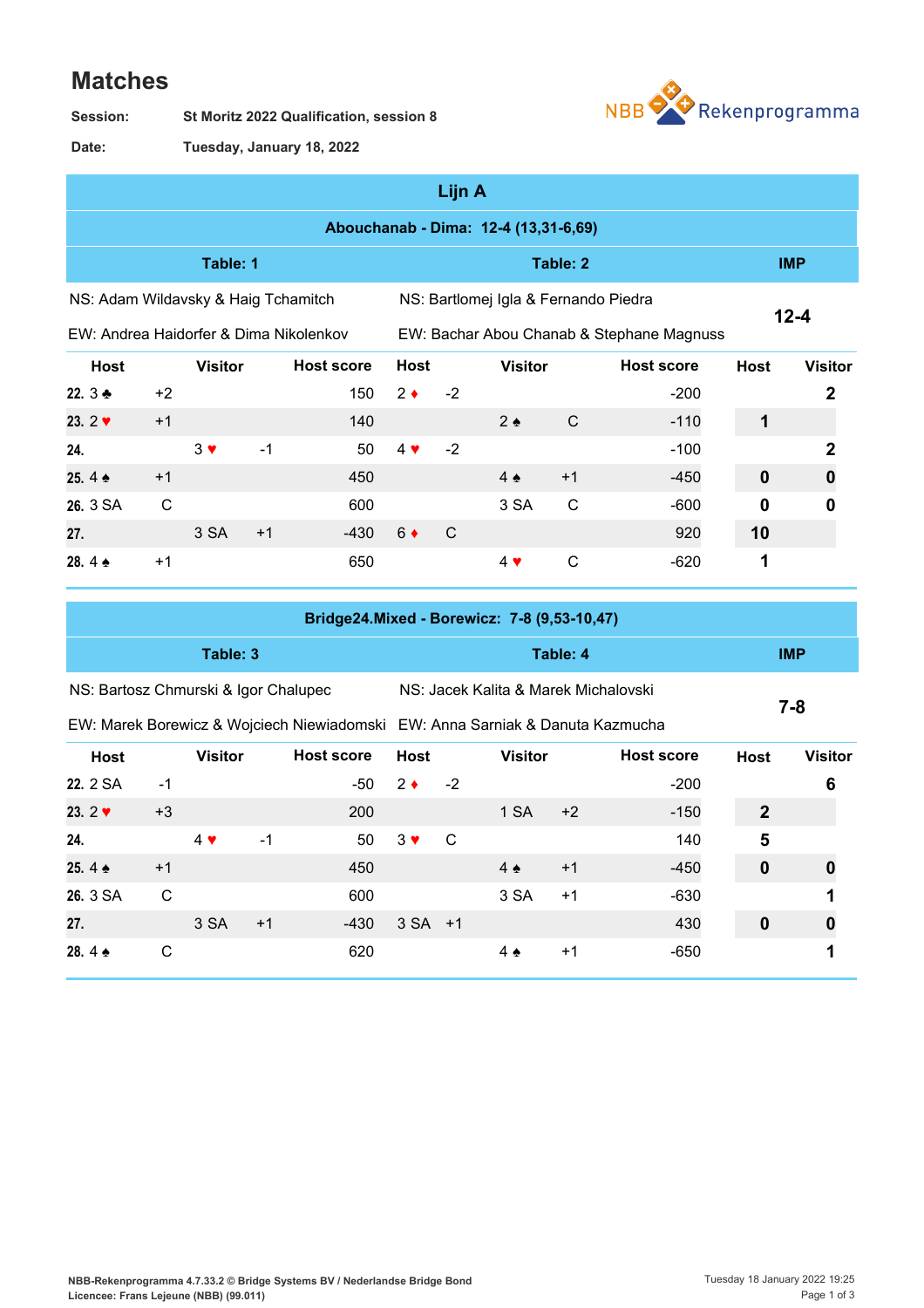|                                          | Saesseli - Deilmann: 26-0 (18,01-1,99) |                |      |                   |             |              |                                        |              |                                        |              |                |  |  |  |  |
|------------------------------------------|----------------------------------------|----------------|------|-------------------|-------------|--------------|----------------------------------------|--------------|----------------------------------------|--------------|----------------|--|--|--|--|
|                                          |                                        | Table: 5       |      |                   |             |              | Table: 6                               |              | <b>IMP</b>                             |              |                |  |  |  |  |
| NS: Clement Maamarbachi & Vasili Vroutis |                                        |                |      |                   |             |              |                                        |              | NS: Fabienne Hoffmann & Sebastian Reim | $26 - 0$     |                |  |  |  |  |
| EW: Karin Deilmann & Susanne Jung        |                                        |                |      |                   |             |              | EW: Christine Vincent & Irene Saesseli |              |                                        |              |                |  |  |  |  |
| Host                                     |                                        | <b>Visitor</b> |      | <b>Host score</b> | <b>Host</b> |              | <b>Visitor</b>                         |              | <b>Host score</b>                      | <b>Host</b>  | <b>Visitor</b> |  |  |  |  |
| 22. $2 \times$                           | $\mathsf{C}$                           |                |      | 110               | $2 \bullet$ | $\mathsf{C}$ |                                        |              | 90                                     | 5            |                |  |  |  |  |
| 23. $2 \times$                           | $+1$                                   |                |      | 140               |             |              | 3 SA                                   | $-1$         | 100                                    | 6            |                |  |  |  |  |
| 24.                                      |                                        | $4 \vee x$     | $-2$ | 300               |             |              | $4 \triangle x$                        | $-2$         | 300                                    | 12           |                |  |  |  |  |
| 25.4 $\triangle$                         | $+1$                                   |                |      | 450               |             |              | $4 \triangle$                          | $+1$         | $-450$                                 | $\mathbf 0$  | O              |  |  |  |  |
| 26. 3 SA                                 | $\mathsf{C}$                           |                |      | 600               |             |              | 3 SA                                   | $\mathsf{C}$ | $-600$                                 | 0            | 0              |  |  |  |  |
| 27.                                      |                                        | 3 SA           | $+1$ | -430              | $3 SA +2$   |              |                                        |              | 460                                    | 1            |                |  |  |  |  |
| 28. $2 \triangle$                        | $+3$                                   |                |      | 200               |             |              | 2 SA                                   | $+1$         | $-150$                                 | $\mathbf{2}$ |                |  |  |  |  |
|                                          |                                        |                |      |                   |             |              | Kamras - Tosca: 1-15 (4,78-15,22)      |              |                                        |              |                |  |  |  |  |

|          | _______  |            |
|----------|----------|------------|
| Table: 7 | Table: 8 | <b>IMP</b> |
|          |          |            |

NS: Herman Drenkelford & Sanna Clemensson NS: Berend van den Bos & Rob Lindeman

EW: Bob Drijver & Sjoert Brink

EW: Jan Kamras & Frederic Nyström

**1-15**

| <b>Host</b>               |   | <b>Visitor</b> |      | <b>Host score</b> | <b>Host</b> |      | <b>Visitor</b>    |      | <b>Host score</b> | <b>Host</b> | <b>Visitor</b> |
|---------------------------|---|----------------|------|-------------------|-------------|------|-------------------|------|-------------------|-------------|----------------|
| 22.                       |   | $2 \bullet$    | $+1$ | $-110$            |             |      | $4 \triangle$     | -1   | 50                |             |                |
| 23. $2 \triangle$         | C |                |      | 110               |             |      | 1 SA              | C    | $-90$             |             |                |
| 24.                       |   | 3 SA           | C    | $-400$            | $4 \vee$    | $-1$ |                   |      | $-50$             |             | 10             |
| 25.4 $\triangle$          | C |                |      | 420               |             |      | $4 \triangleleft$ | $+1$ | $-450$            |             |                |
| 26. 3 SA                  | C |                |      | 600               |             |      | 3 SA              | C    | $-600$            | 0           | 0              |
| 27.                       |   | 3 SA           | $+2$ | $-460$            | $3 SA +1$   |      |                   |      | 430               |             |                |
| 28.4 $\blacktriangledown$ | C |                |      | 620               |             |      | $4 \bullet$       | $+1$ | $-650$            |             |                |

|                                         | Rosti - Wild: 8-7 (10,47-9,53) |                |      |                   |             |      |                                |      |                                       |             |                |  |  |  |
|-----------------------------------------|--------------------------------|----------------|------|-------------------|-------------|------|--------------------------------|------|---------------------------------------|-------------|----------------|--|--|--|
|                                         |                                | Table: 9       |      |                   |             |      | Table: 10                      |      | <b>IMP</b>                            |             |                |  |  |  |
| NS: Hilda Setton & Pierre Franceschetti |                                |                |      |                   |             |      | NS: Beatrice Wild & Simon Wild |      |                                       |             |                |  |  |  |
| EW: Daniela Ramelli & Eliano Ramelli    |                                |                |      |                   |             |      |                                |      | EW: Cedric Lorenzini & Quentin Robert | $8 - 7$     |                |  |  |  |
| <b>Host</b>                             |                                | <b>Visitor</b> |      | <b>Host score</b> | <b>Host</b> |      | <b>Visitor</b>                 |      | <b>Host score</b>                     | <b>Host</b> | <b>Visitor</b> |  |  |  |
| 22. $3 +$                               | $+2$                           |                |      | 150               |             |      | $2 \triangleleft$              | C    | $-110$                                |             |                |  |  |  |
| 23. 1 SA                                | $\mathsf{C}$                   |                |      | 90                |             |      | $2 \triangleleft$              | C    | $-110$                                |             |                |  |  |  |
| 24.                                     |                                | $4 \vee$       | $-1$ | 50                | $3 SA -3$   |      |                                |      | $-150$                                |             | 3              |  |  |  |
| 25.4 $\triangle$                        | $+1$                           |                |      | 450               |             |      | $3 \triangle$                  | $+1$ | $-170$                                | 7           |                |  |  |  |
| 26. 3 SA                                | C                              |                |      | 600               |             |      | 3 SA                           | $+1$ | $-630$                                |             |                |  |  |  |
| 27.                                     |                                | 3 SA           | $+1$ | -430              | $5 \bullet$ | $+1$ |                                |      | 420                                   | $\mathbf 0$ |                |  |  |  |
| 28.                                     |                                | $3 \bullet$    | $-1$ | 50                | $3 \bullet$ | $-2$ |                                |      | $-100$                                |             | 2              |  |  |  |